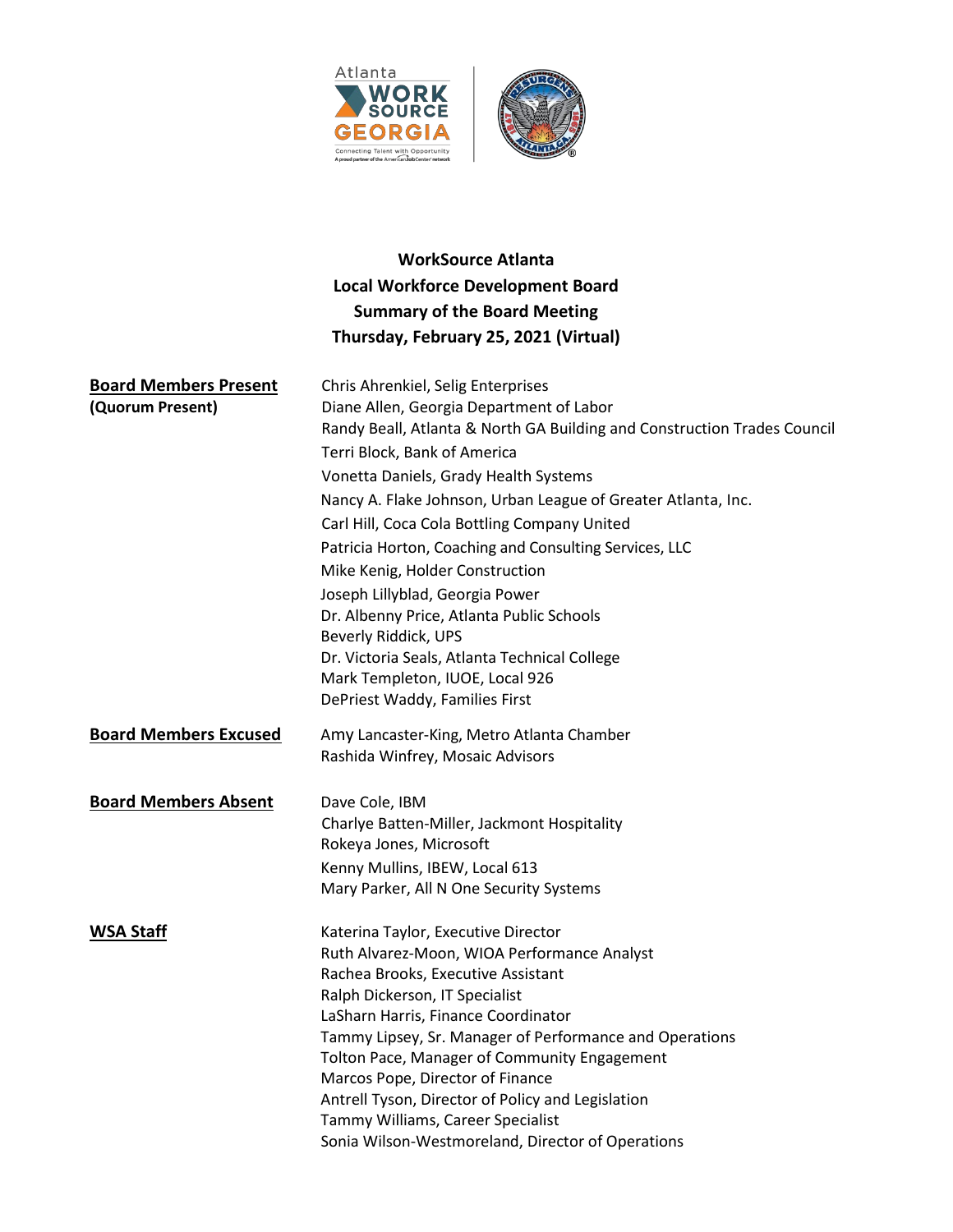**Guests** Glenda Allen, Equus Workforce Solutions Lynn Hamilton, Equus Workforce Solutions Courtney Holmes, Equus Workforce Solutions Sarita Shackelford-Smith, Equus Workforce Solutions Roscell Hall, In The Door (One Stop Operator)

## **I. Call to Order**

*i. The meeting was called to order by Chair Patricia Horton at 11:05 a.m.*

## **II. Roll Call**

*i. Chair Horton conducted roll call. Board members present and absent are listed above.*

## **III. Public Comment**

*i. Chair Horton opened for comments from the public to the Board. No comments were entered.*

## **IV. Adoption of the Agenda**

*i. The motion to adopt the agenda was approved unanimously.*

## **V. Approval of Meeting Minutes: January 14, 2021**

*i. The motion to approve the minutes was approved unanimously.*

## **VI. Welcome Remarks**

- *i. Executive Director Katerina Taylor welcomed Board members, staff, and visitors.*
- *ii. Antrell Tyson, Director of Policy and Legislation – Ms. Taylor told the Board that Mr. Tyson, who practices in other jurisdictions outside of Georgia, has been inducted into the State Board of Georgia.*
- *iii. Tolton Pace – Ms. Taylor informed the Board and staff that Mr. Pace is facilitated conversation on race at Emory University as well as, sits as President of the Caucus of Emory Black Alumni.*
- *iv. New Executive Assistant – Rachea Brooks was introduced by Ms. Taylor to the Board as her new EA. Ms. Taylor commented that Ms. Brooks has a graphics design/web development background and is a strong writer and will be developing WSA's newsletter.*

## **VII. WSA Updates**

- *i. Local Plan: Executive Director Katerina Taylor reported that the local plan was submitted to TCSG.*
- *ii. IA & WSA Integration: The integration with Invest Atlanta has been delayed until July 1.*

## **VIII. Committee Action Items for 2021**

#### *i. Adult & Dislocated Worker Committee (Nancy Flake Johnson)*

Adult & Dislocated Worker Committee approved a new policy as to when a customer can withdraw from training and presented to the full board for its approval.

*The motion to approve the new policy as to when customers can withdraw from training was approved unanimously.*

#### *ii. Youth Committee (Randy Beall)*

Approval of Youth Incentive Payment Policy & Procedures – Youth Committee approved the proposed policy update for youth incentives and presented to the full board for its approval.

*The motion to approve the youth incentive payment policy and procedures update was approved unanimously.*